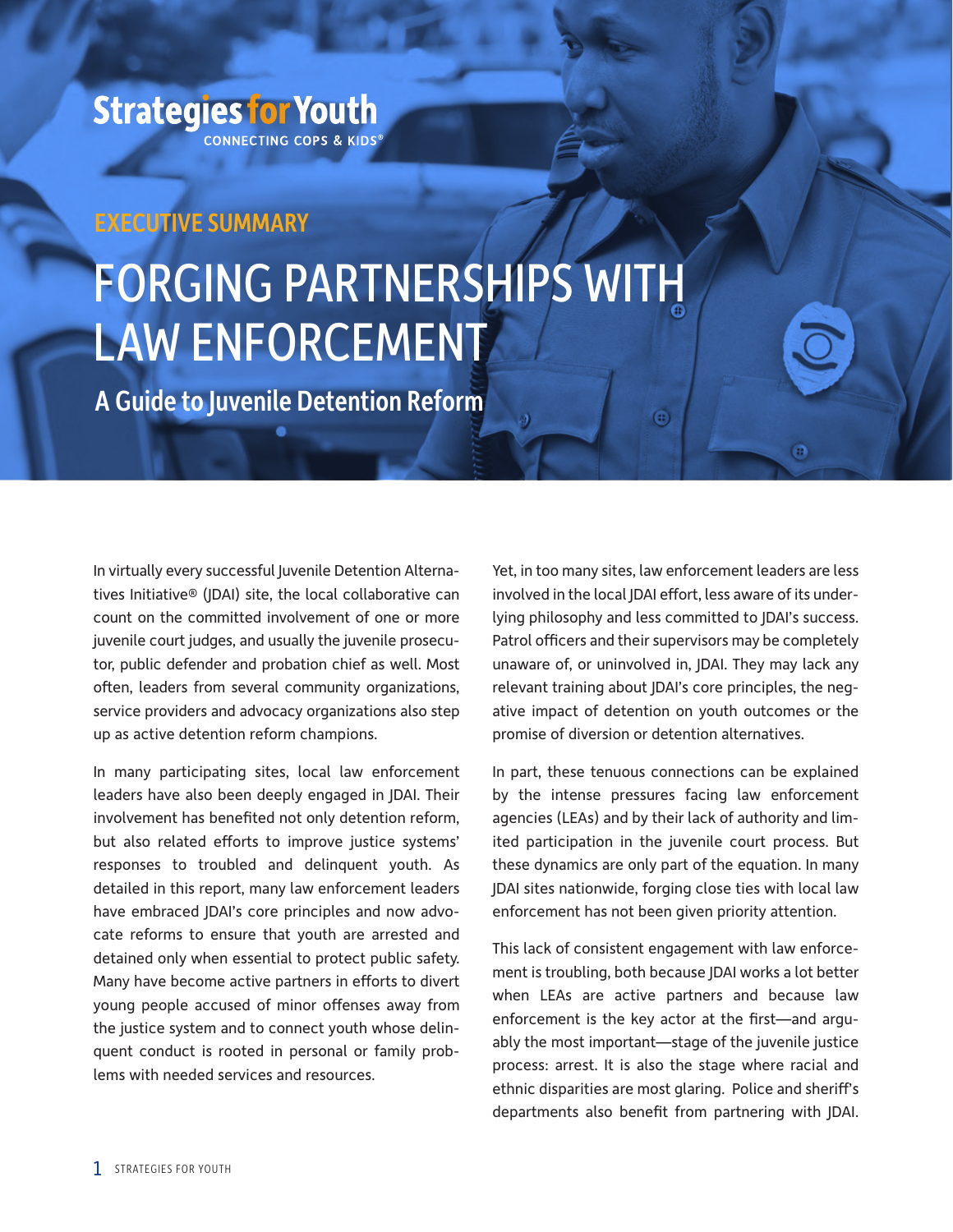Doing so can ease their frustrations, and reduce inefficiencies experienced by officers in their dealings with the juvenile justice system.

"The beauty of [the JDAI] collaborative is that we had all the right people in the room," says Kevin Bethel, one-time deputy police commissioner in Philadelphia, the fifth largest city in the United States.

Thanks to JDAI, he added, "everyone was on the same page, and there was already an environment of trust."1

Simply put, enormous opportunities remain for most JDAI sites to substantially improve their outcomes through strategic and energetic outreach to local law enforcement. This practice guide is designed to assist JDAI sites in filling this gap and seizing these important opportunities.

In May 2016, Nate Balis, director of the Annie E. Casey Foundation's Juvenile Justice Strategy Group, laid out three priorities for JDAI in the coming years: **d***oing better, innovating and implementing sustainability strategies.*

The priorities did not single out law enforcement, but the challenge facing JDAI sites to strengthen their partnerships with law enforcement leaders and frontline officers dovetails perfectly with Balis's overall message. For example, closer connections to law enforcement can help JDAI sites *do better* by reducing unnecessary arrests and ensuring smoother implementation of objective screening for detention. Stronger

### **THE SURVEY**

*f* The survey found that law enforce**ment academies nationwide devote just 1 percent of their training time—about six hours—to youth issues, and most of that is focused solely on juvenile law.** 

*— STRATEGIES FOR YOUTH* 

partnerships with law enforcement can help JDAI sites *innovate* by crafting creative approaches to serving youth involved in domestic disputes or reducing arrests at school for disruptive but non-dangerous behaviors. More solid partnerships with law enforcement can also be invaluable for efforts to *implement sustainability strategies* by cementing JDAI's central place in a local youth justice system and integrating JDAI concepts into officer training and law enforcement policy manuals. These are just a few examples of the system enhancements available to JDAI sites through closer cooperation with law enforcement.

These opportunities are especially timely in light of the heightened public attention to police-community relations sparked by high-profile policing controversies in recent years. The deaths of unarmed George Floyd, Breonna Taylor, Ahmoud Arbery, and Rayshard Brooks at the hands of police, along with the shooting of Jacob Blake; all taking place within a few short months this year, have re-galvanized the nation and set off some of the largest protests against police brutality in decades. Several incidents in which police officers employed aggressive tactics against youth, some pre-teens, have also captured widespread media attention, as when a school resource officer threw a female student to the floor in South Carolina, when officers in Irving, Texas, arrested a Muslim student for bringing a homemade clock to school and when a school resource officer slammed an 11-year old against the wall for taking too many milks in the cafeteria. Though their conclusions have been questioned by some critics, $2$  recent federal investigations have described pervasive problems with excessive and inappropriate use of force in many LEAs nationwide.3 In Baltimore $4$  and Chicago, $5$  these investigations found that abusive treatment of youth was widespread. In July, the US Department of Justice concluded that the Springfield, MA Police Department had engaged in a "pattern or practice of excessive force in violation of the Fourth Amendment." The report described a 17-year old, "punched" as he rode a motorbike past police officers, potentially causing a crash that could have killed him.6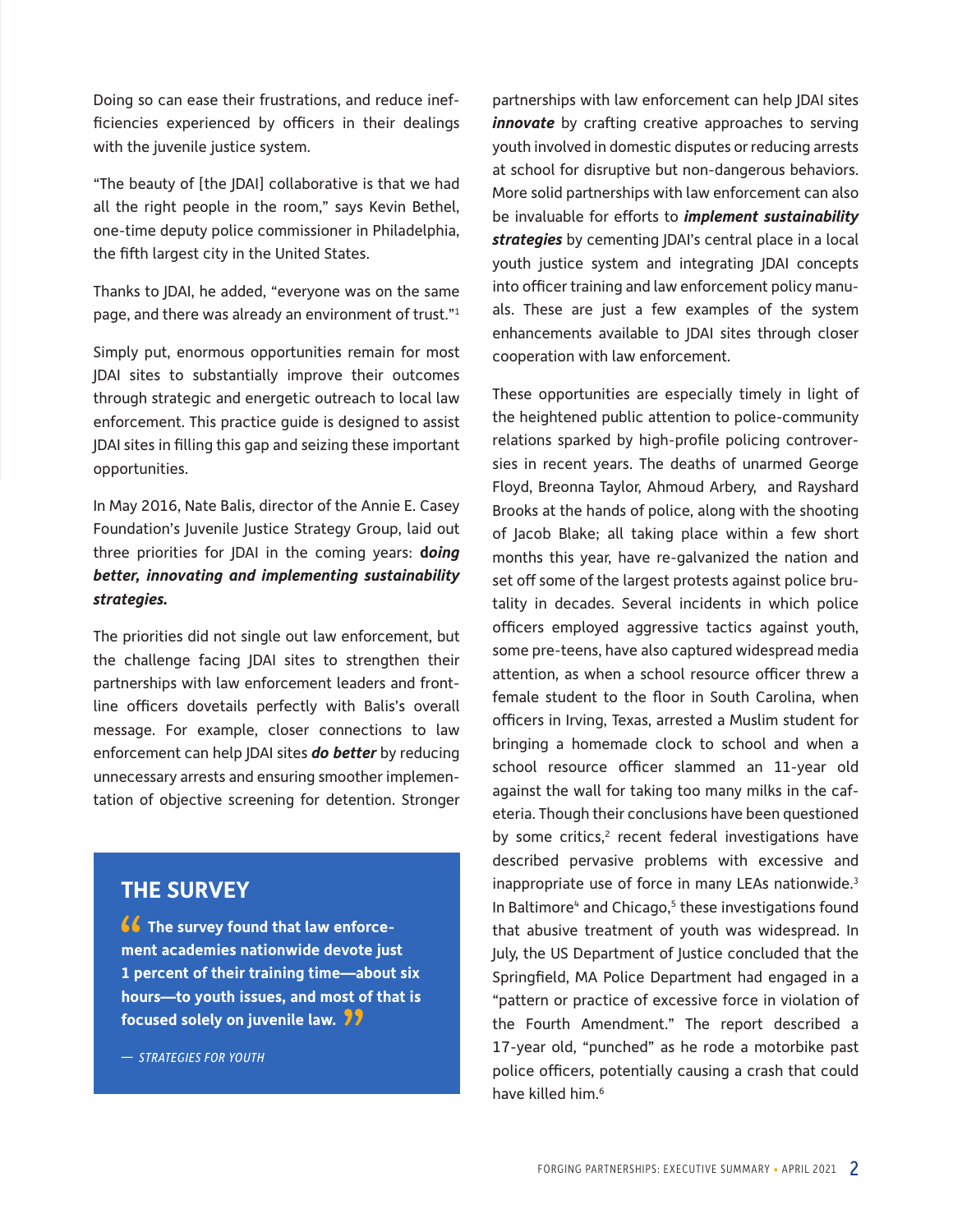# Three priorities for JDAI

**DOING BETTER** by more fully and faithfully implementing detention reform strategies.

**INNOVATING** by addressing aspects of detention reform that have been weaker across the initiative and by expanding the overall detention reform toolbox.

Being intentional about **SUSTAINING** individual reforms and the collaborative, data-driven approach that has been at the heart of JDAI's success.

The saturation media coverage surrounding these incidents has pushed policing issues to the top of the public agenda, and it has sparked an encouraging wave of reflection among leading law enforcement authorities.<sup>7</sup> Yet the coverage has often obscured the very difficult bind facing LEAs charged with keeping the peace and enforcing laws in neighborhoods suffering the effects of endemic poverty—and in a society where glaring racial disparities remain commonplace and mistrust between communities of color and the justice system remains pervasive.

For those advancing JDAI, however, the media spotlight has had one clearly beneficial result. More than ever before, law enforcement leaders are seeking new ways to build trust by partnering with community organizations and other public agencies and by adopting strategies that promote goodwill in low-income communities and communities of color.<sup>8</sup> In this atmosphere, law enforcement leaders may be more inclined than ever to work with JDAI partners and pursue strategies to steer lower-risk youth away from locked detention.

As Patrick Flannelly, police chief of Lafayette, Indiana, told a U.S. Congressional subcommittee in February 2017: "For far too many young people, their first arrest is only the beginning of their run-ins with the law.…This cycle damages public safety, drains law enforcement resources and does not help put those young people back on a better path.

"[Confinement] may be necessary for some juveniles with a very high risk assessment or due to the severity of the offense," added Flannelly, whose department has been deeply involved in JDAI. "For the majority of juvenile offenders, however, the more just and effective approach involves community-based alternatives."9

#### *This practice guide provides information and tools that JDAI leaders can use to better understand LEAs and to target their outreach to law enforcement more strategically.*

The discussion draws from a wide variety of sources, including available academic research, surveys and policy reports; extensive interviews with law enforcement leaders in JDAI jurisdictions; and the firsthand observations of co-author Lisa Thurau, who has conducted interviews and training sessions with hundreds of law enforcement personnel across the country over the past dozen years.

#### PART ONE

The first two sections (Part One) provide background information to help JDAI stakeholders understand the challenges associated with engaging law enforcement constructively in detention reform. The first chapter offers four anecdotes that illustrate the importance of forging close connections with law enforcement to the success of JDAI. Some hypothetical, some real, these stories show how the juvenile justice system can go awry when law enforcement, courts and other system participants don't communicate and work together, and how much better it can function in a spirit of partnership. The second chapter offers a primer for JDAI leaders on law enforcement culture and the demands and incentives facing law enforcement personnel.